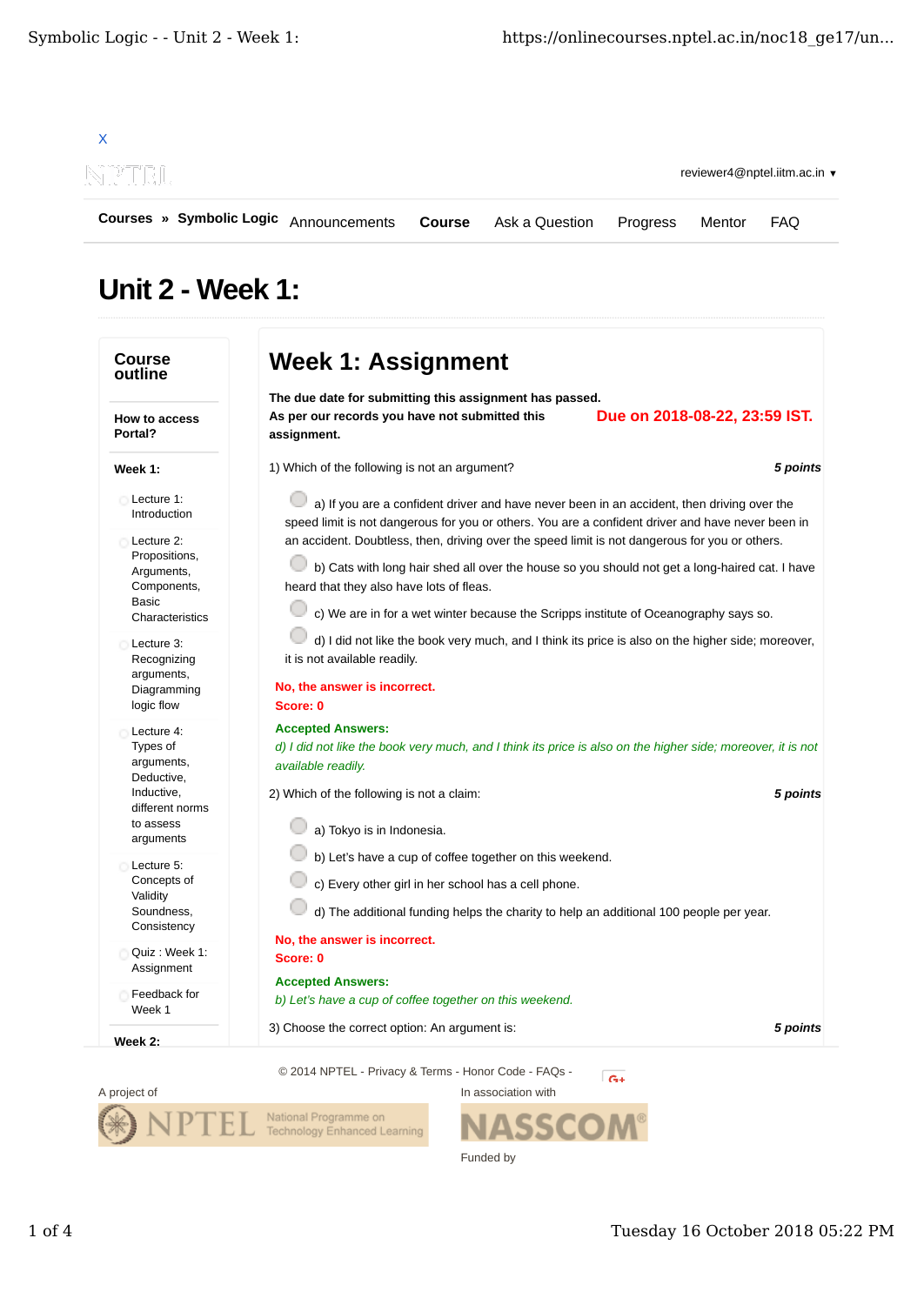| Week 6:                            | No, the answer is incorrect.<br>Score: 0<br>ce De                                                                                                    |          |
|------------------------------------|------------------------------------------------------------------------------------------------------------------------------------------------------|----------|
| Week 7                             | <b>Accepted Answers:</b><br>c) A set of claims, of which one is a principal claim and the rest are supporting claims.                                |          |
| Week 8                             | 4) Which of the following statement is incorrect?                                                                                                    | 5 points |
| <b>Download</b><br>Videos          | a) Invalid arguments cannot be sound.                                                                                                                |          |
| Assignment<br>Solution             | b) Premises of Inductive arguments can only provide probabilistic support.<br>c) Some inductive arguments are valid.                                 |          |
| Interactive<br><b>Session with</b> | d) A valid argument can have false premises.<br>No, the answer is incorrect.                                                                         |          |
| <b>Students</b>                    | Score: 0                                                                                                                                             |          |
|                                    | <b>Accepted Answers:</b><br>c) Some inductive arguments are valid.                                                                                   |          |
|                                    | 5) True or false?<br>"Non-claims are not statements."                                                                                                | 1 point  |
|                                    | a) True                                                                                                                                              |          |
|                                    | b) False                                                                                                                                             |          |
|                                    | No, the answer is incorrect.<br>Score: 0                                                                                                             |          |
|                                    | <b>Accepted Answers:</b>                                                                                                                             |          |
|                                    | b) False                                                                                                                                             |          |
|                                    | 6) Which of the following is not a premise-indicator word?                                                                                           | 1 point  |
|                                    | a) For                                                                                                                                               |          |
|                                    | b) Since                                                                                                                                             |          |
|                                    | c) It follows that                                                                                                                                   |          |
|                                    | d) Given that                                                                                                                                        |          |
|                                    | No, the answer is incorrect.<br>Score: 0                                                                                                             |          |
|                                    | <b>Accepted Answers:</b><br>c) It follows that                                                                                                       |          |
|                                    | 7) Which one is the correct diagram of the following argument? "All physical objects have<br>mass and this table is a physical object, it has mass." | 1 point  |
|                                    | $[1]$<br>$[3]$<br>[2]<br>a)<br>$[2]$<br>$[3]$                                                                                                        |          |
|                                    | $[4]$<br>b)                                                                                                                                          |          |